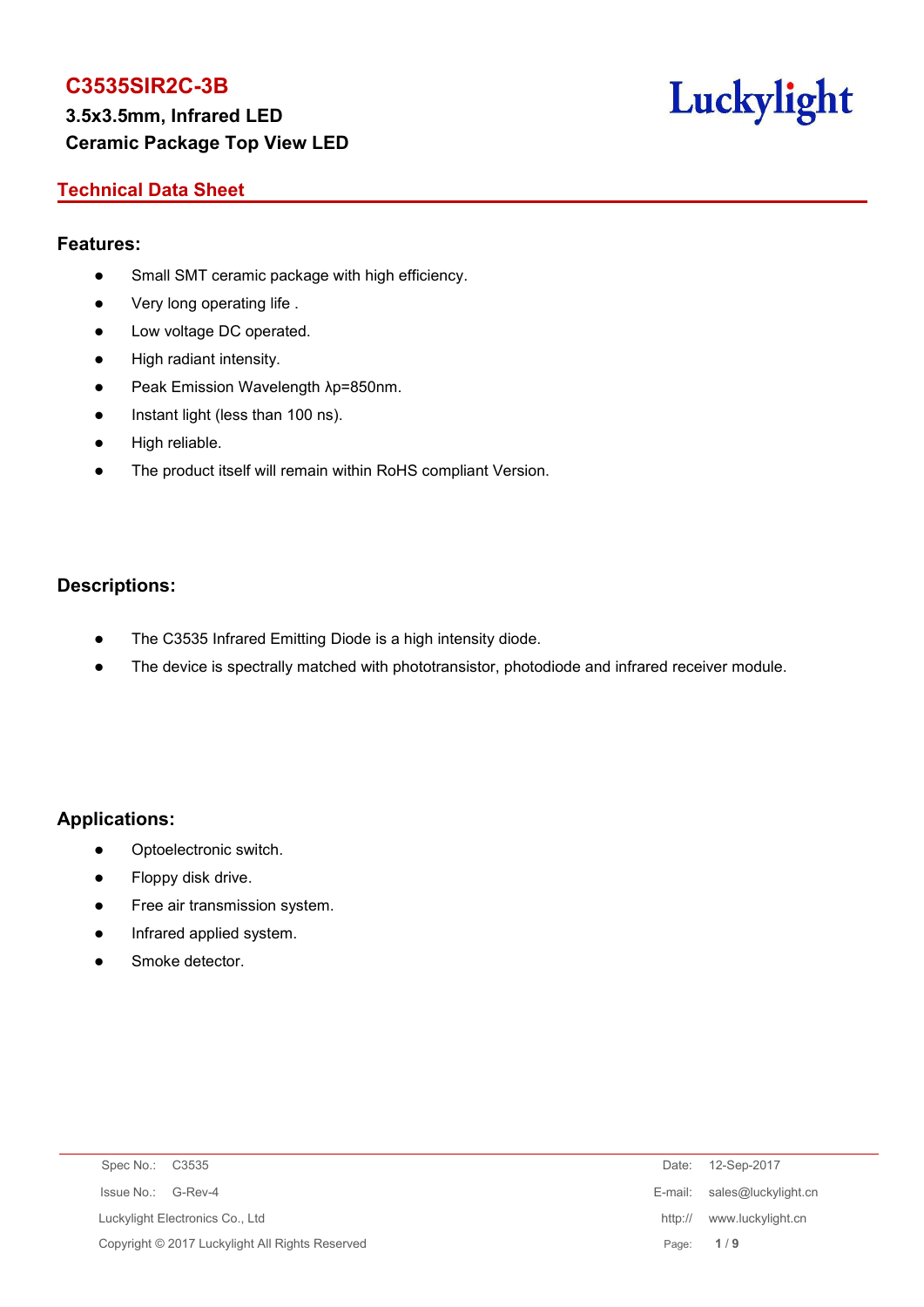# **3.5x3.5mm, Infrared LED Ceramic Package Top View LED**

# **Technical Data Sheet**



| Part No.      | <b>Emitting Color</b> | <b>Lens Color</b> |  |  |
|---------------|-----------------------|-------------------|--|--|
| C3535SIR2C-3B | Infrared              | Water Clear       |  |  |

### **Package Dimension:**



#### Notes:

- 1. All dimensions are in millimeters (inches).
- 2. Tolerance is  $\pm$  0.25 mm (.010") unless otherwise noted.

| Spec No.: C3535                                 | Date:   | 12-Sep-2017                 |
|-------------------------------------------------|---------|-----------------------------|
| Issue No.: G-Rev-4                              |         | E-mail: sales@luckylight.cn |
| Luckylight Electronics Co., Ltd                 | http:// | www.luckylight.cn           |
| Copyright © 2017 Luckylight All Rights Reserved |         | Page: $2/9$                 |
|                                                 |         |                             |



Polarity

Recommended Soldering Pad Dimensinons

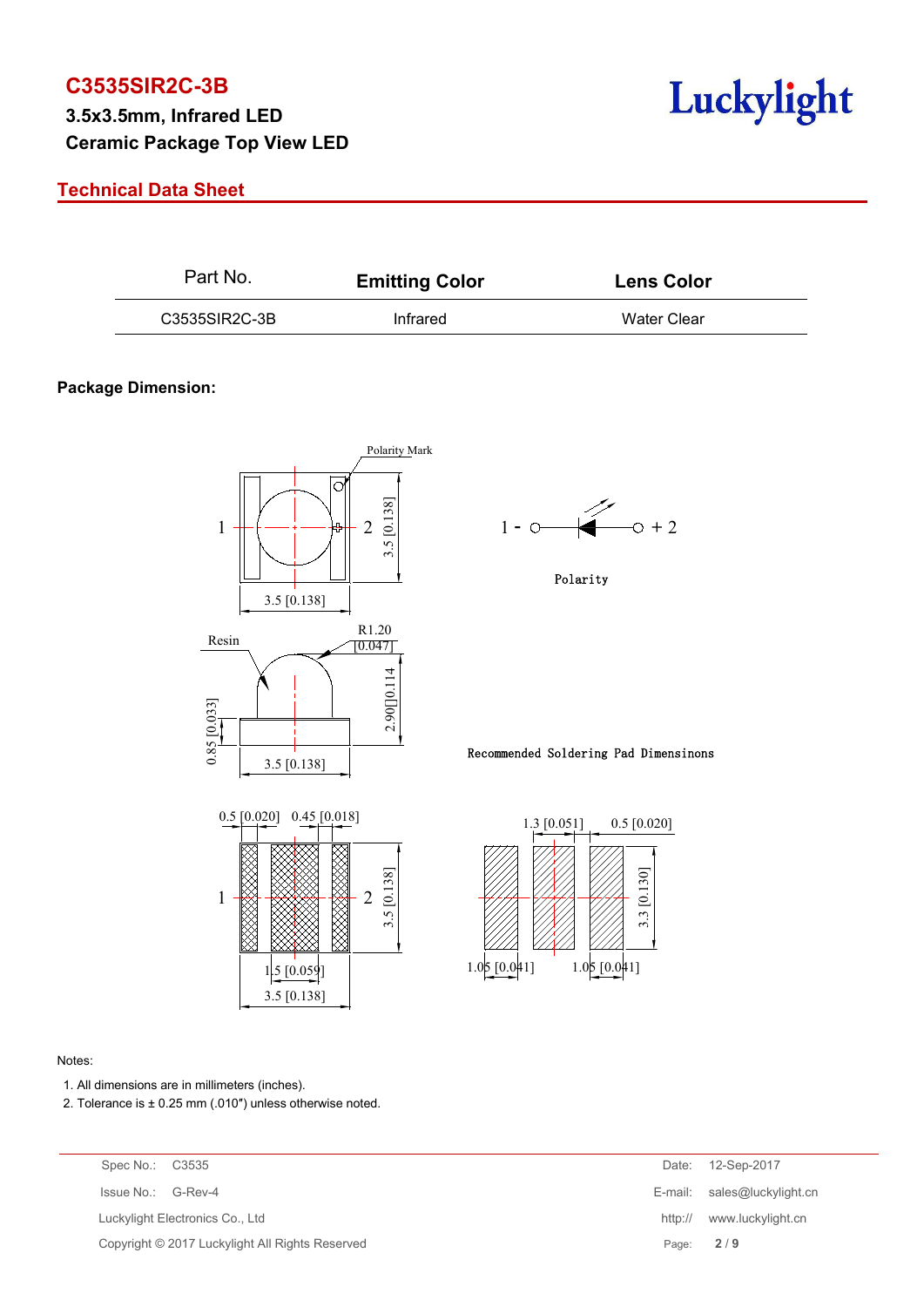# **3.5x3.5mm, Infrared LED Ceramic Package Top View LED**



## **Technical Data Sheet**

## **Absolute Maximum Ratings at Ta=25**℃

| <b>Parameters</b>                   | Symbol     | Max                                  | Unit |  |
|-------------------------------------|------------|--------------------------------------|------|--|
| Power Dissipation                   | Pd         | 3                                    | W    |  |
| Peak Forward Current <sup>(a)</sup> | IFP        | 1400                                 | mA   |  |
| DC Forward Current <sup>(b)</sup>   | IF         | 1000                                 | mA   |  |
| Electrostatic Discharge (HBM)       | <b>ESD</b> | 2000                                 | V    |  |
| <b>LED Junction Temperature</b>     | Tj         | 120                                  | °C   |  |
| <b>Operating Temperature Range</b>  | Topr       | -40 $^{\circ}$ C to +80 $^{\circ}$ C |      |  |
| Storage Temperature Range           | Tstg       | -40 $\degree$ C to +85 $\degree$ C   |      |  |
| <b>Soldering Temperature</b>        | Tsld       | 260℃ for 5 Seconds                   |      |  |

#### Notes:

a. Derate linearly as shown in derating curve.

b. Duty Factor = 10%, Frequency = 1 kHz

#### **Electrical Optical Characteristics at Ta=25**℃

| Parameters                                   | Symbol              | Min. | Typ.  | Max.  | Unit          | <b>Test Condition</b> |
|----------------------------------------------|---------------------|------|-------|-------|---------------|-----------------------|
|                                              | IE                  | 130  | 160   | $---$ | mW/sr         | $IF = 350mA$          |
| <b>Radiant Intensity</b>                     | IE                  | 300  | 330   | $---$ | mW/sr         | IF=700mA              |
|                                              | IE                  | 400  | 430   | $---$ | mW/sr         | IF=1000mA             |
|                                              | Po                  | 225  | 270   | ---   | mW            | IF=350mA              |
| <b>Radiant Flux</b>                          | Po                  | 450  | 540   | $---$ | mW            | IF=700mA              |
|                                              | Po                  | 600  | 720   | $---$ | mW            | IF=1000mA             |
| Viewing Angle <sup>(a)</sup>                 | 201/2               | ---  | 60    | ---   | Deg           | IF=350mA              |
| Peak Emission Wavelength                     | λp                  | ---  | 850   | $---$ | nm            | IF=350mA              |
| Spectral Bandwidth                           | $\triangle \lambda$ | ---  | 45    | $---$ | nm            | IF=350mA              |
| Forward Voltage                              | VF                  | 1.40 | $---$ | 2.00  | V             | $IF = 350mA$          |
| Thermal Resistance Junction/<br>Solder Point | Rth                 | ---  | 7     | $---$ | $\degree$ C/W | $IF = 350mA$          |
| <b>Reverse Current</b>                       | <b>IR</b>           |      |       | 50    | μA            | $V_R = 5V$            |

Notes:<br>a. 201/2 is the o -axis angle where the luminous intensity is 1⁄2 the peak intensity

| Spec No.: C3535                                 | Date:   | 12-Sep-2017         |
|-------------------------------------------------|---------|---------------------|
| Issue No.: G-Rev-4                              | E-mail: | sales@luckylight.cn |
| Luckylight Electronics Co., Ltd                 | http:// | www.luckylight.cn   |
| Copyright © 2017 Luckylight All Rights Reserved | Page:   | 3/9                 |
|                                                 |         |                     |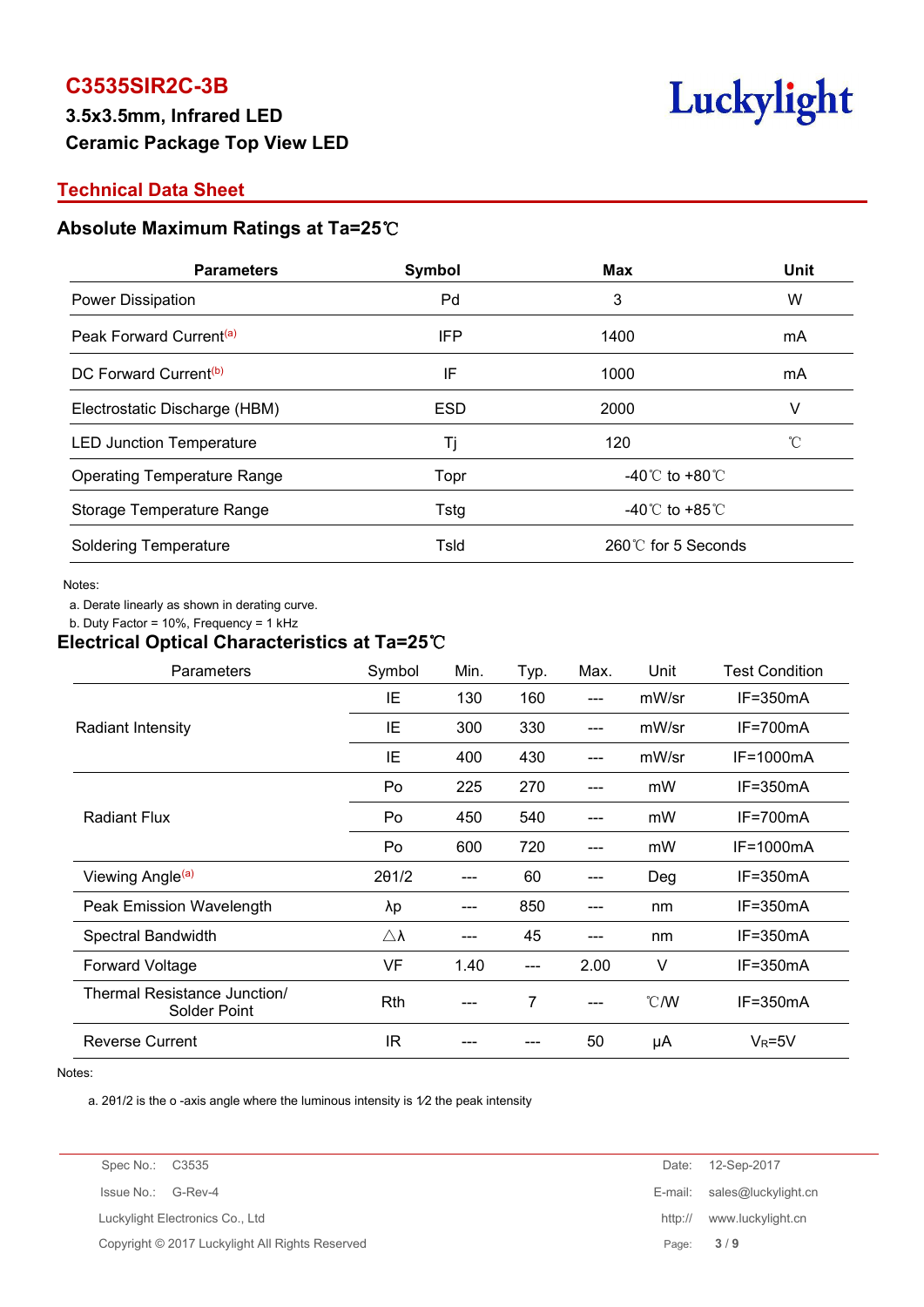**3.5x3.5mm, Infrared LED Ceramic Package Top View LED**



## **Technical Data Sheet**

# **Typical Electrical / Optical Characteristics Curves (25**℃ **Ambient Temperature Unless Otherwise Noted)**

Spectral Distribution

Forward Current & Forward Voltage











Am bient Tem perature ( ℃ )







Copyright © 2017 Luckylight All Rights Reserved Page: **4** / **9**

Spec No.: C3535 Date: 12-Sep-2017 Issue No.: G-Rev-4 E-mail: sales@luckylight.cn Luckylight Electronics Co., Ltd **http:// www.luckylight.cn**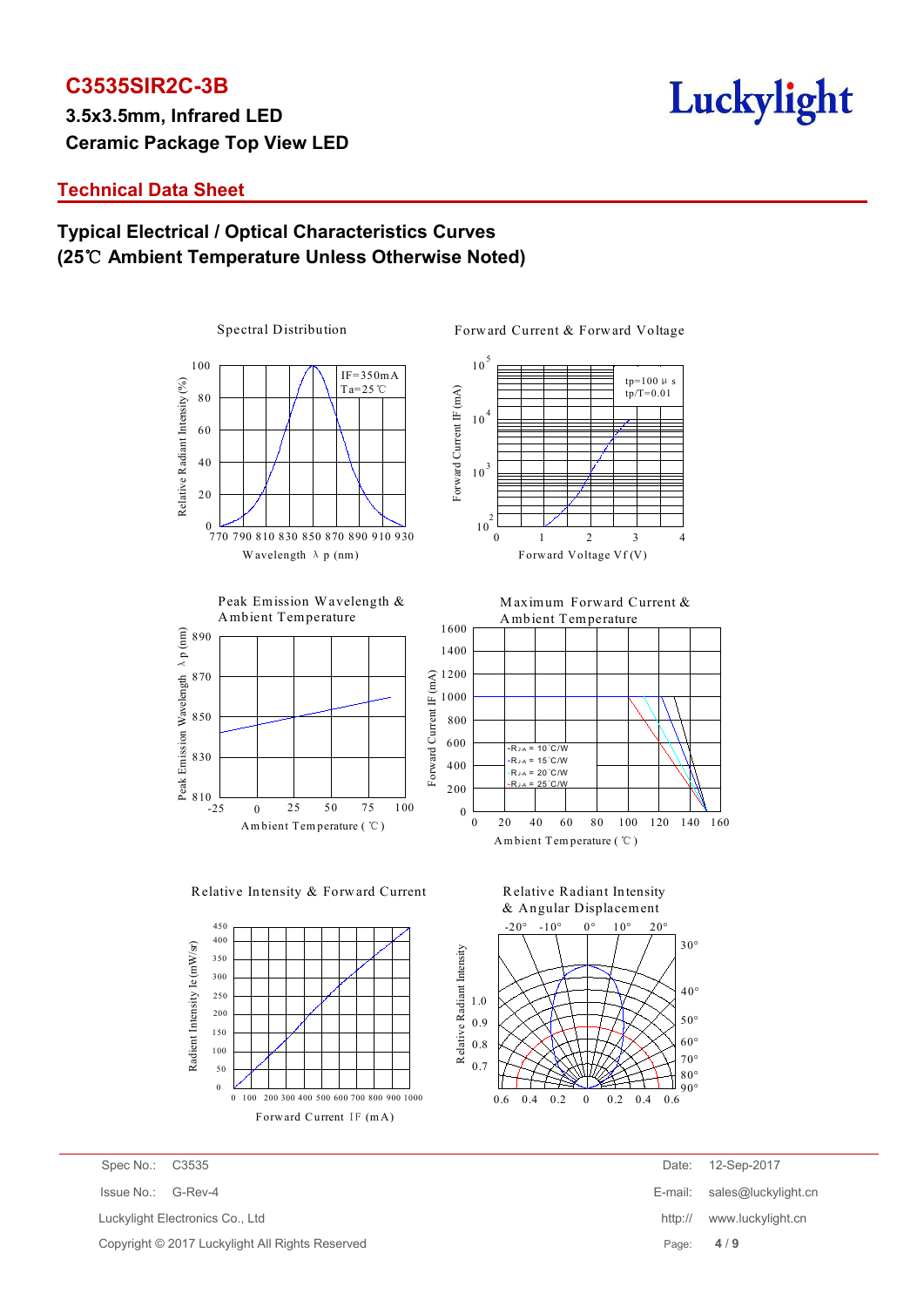**3.5x3.5mm, Infrared LED Ceramic Package Top View LED**

## **Technical Data Sheet**

## **Reel Dimensions:**



Tolerance:  $\pm$ 0.25mm

# **Carrier Tape Dimensions:**

Loaded quantity 1000 pcs per reel.



Spec No.: C3535 Date: 12-Sep-2017 Issue No.: G-Rev-4 E-mail: sales@luckylight.cn Luckylight Electronics Co., Ltd http:// www.luckylight.cn Copyright © 2017 Luckylight All Rights Reserved **Page: 5** / 9

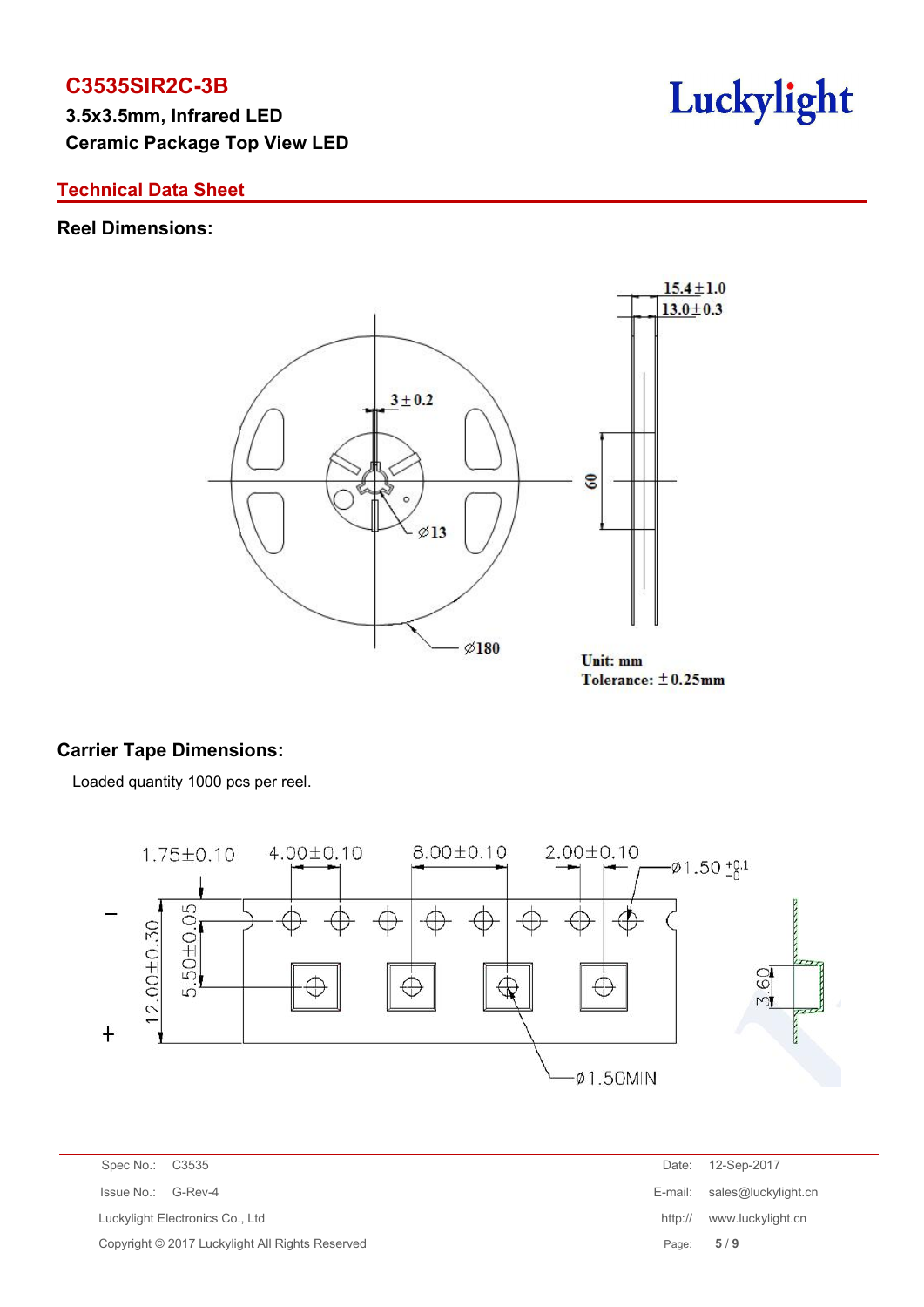# **3.5x3.5mm, Infrared LED Ceramic Package Top View LED**

# **Technical Data Sheet**

## **Packing & Label Specifications:**

Moisture Resistant Packaging:



Luckylight

Label



| Spec No.: C3535                                 | Date:   | 12-Sep-2017                 |
|-------------------------------------------------|---------|-----------------------------|
| Issue No.: G-Rev-4                              |         | E-mail: sales@luckylight.cn |
| Luckylight Electronics Co., Ltd                 | http:// | www.luckylight.cn           |
| Copyright © 2017 Luckylight All Rights Reserved |         | Page: $6/9$                 |
|                                                 |         |                             |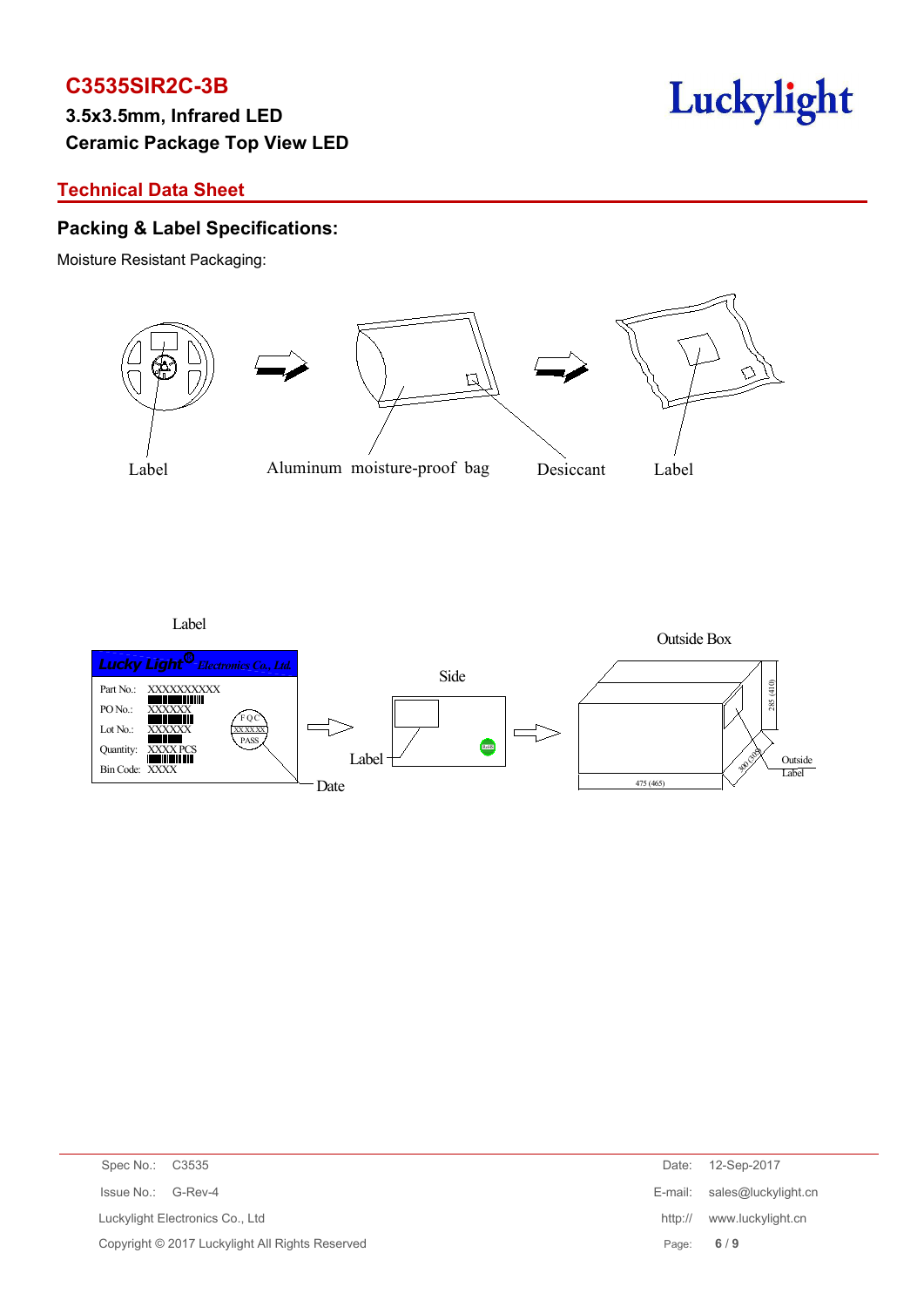# **3.5x3.5mm, Infrared LED Ceramic Package Top View LED**

# Luckylight

# **Technical Data Sheet**

# **CAUTIONS**

### **1. Handling Precautions:**

- 1.1. Handle the component along the side surfaces by using forceps or appropriate tools.
- 1.2. Do not directly touch or handle the silicone lens surface. It may damage the internal circuitry.
- 1.3. Do not stack together assembled PCBs containing exposed LEDs. Impact may scratch the silicone lens or damage the internal circuitry.



Compare to epoxy encapsulant that is hard and brittle, silicone is softer and flexible. Although its characteristic significantly reduces thermal stress, it is more susceptible to damage by external mechanical force. As a result, special handling precautions need to be observed during assembly using silicone encapsulated LED products. Failure to comply might lead to damage and premature failure of the LED.

## **2. Storage**

- 2.1.Do not open moisture proof bag before the products are ready to use.
- 2.2.Before opening the package, the LEDs should be kept at 30°C or less and 60%RH or less.
- 2.3.The LEDs should be used within a year.
- 2.4.After opening the package, the LEDs should be kept at 30°C or less and 60%RH or less.
- 2.5.The LEDs should be used within 24 hours after opening the package.
- 2.6.If the moisture adsorbent material has fabled away or the LEDs have exceeded the storage time, baking treatment should be performed using the following conditions. Baking treatment: 65±5°C for 24 hours.

| Spec No.: C3535    |                                                 |         | Date: 12-Sep-2017           |
|--------------------|-------------------------------------------------|---------|-----------------------------|
| Issue No.: G-Rev-4 |                                                 |         | E-mail: sales@luckylight.cn |
|                    | Luckylight Electronics Co., Ltd                 | http:// | www.luckylight.cn           |
|                    | Copyright © 2017 Luckylight All Rights Reserved |         | Page: $7/9$                 |
|                    |                                                 |         |                             |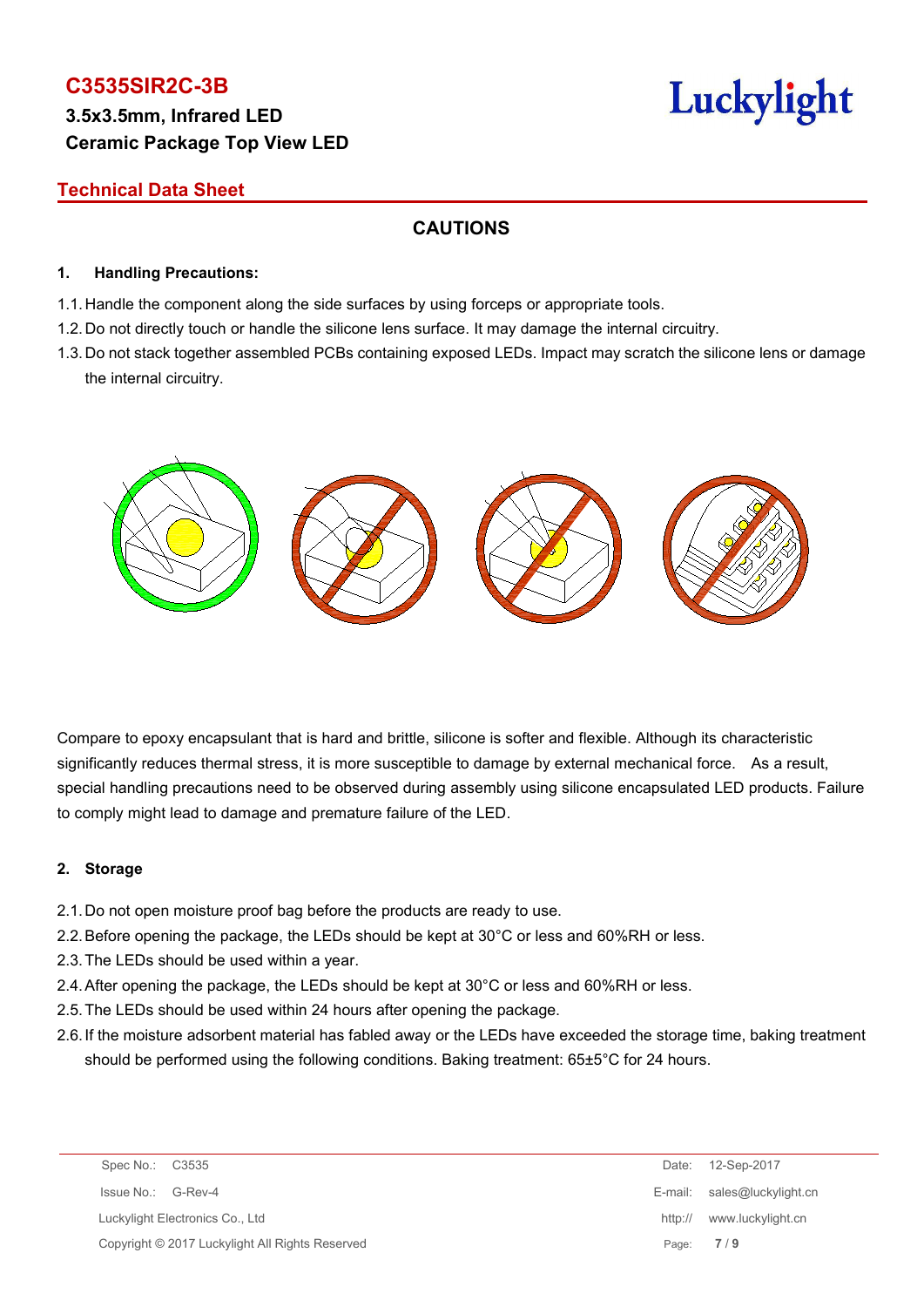**3.5x3.5mm, Infrared LED Ceramic Package Top View LED**



## **Technical Data Sheet**

### 3. **Soldering Condition**

#### 3.1.Pb-free solder temperature profile



- 3.2.Reflow soldering should not be done more than two times.
- 3.3.When soldering, do not put stress on the LEDs during heating.
- 3.4.After soldering, do not warp the circuit board.
- 3.5.Recommended soldering conditions:

|                  | Reflow soldering              | Soldering iron                      |                 |  |  |
|------------------|-------------------------------|-------------------------------------|-----------------|--|--|
| Pre-heat         | 150~200°C                     | $300^{\circ}$ C Max.<br>Temperature |                 |  |  |
| Pre-heat time    | 120 sec. Max.                 | Soldering time                      | 3 sec. Max.     |  |  |
| Peak temperature | $260^{\circ}$ C Max.          |                                     | (one time only) |  |  |
| Soldering time   | 10 sec. Max. (Max. two times) |                                     |                 |  |  |

3.6.Because different board designs use different number and types of devices, solder pastes, reflow ovens, and

| Spec No.: C3535                                 |         | Date: 12-Sep-2017           |
|-------------------------------------------------|---------|-----------------------------|
| Issue No.: G-Rev-4                              |         | E-mail: sales@luckylight.cn |
| Luckylight Electronics Co., Ltd                 | http:// | www.luckylight.cn           |
| Copyright © 2017 Luckylight All Rights Reserved |         | Page: $8/9$                 |
|                                                 |         |                             |